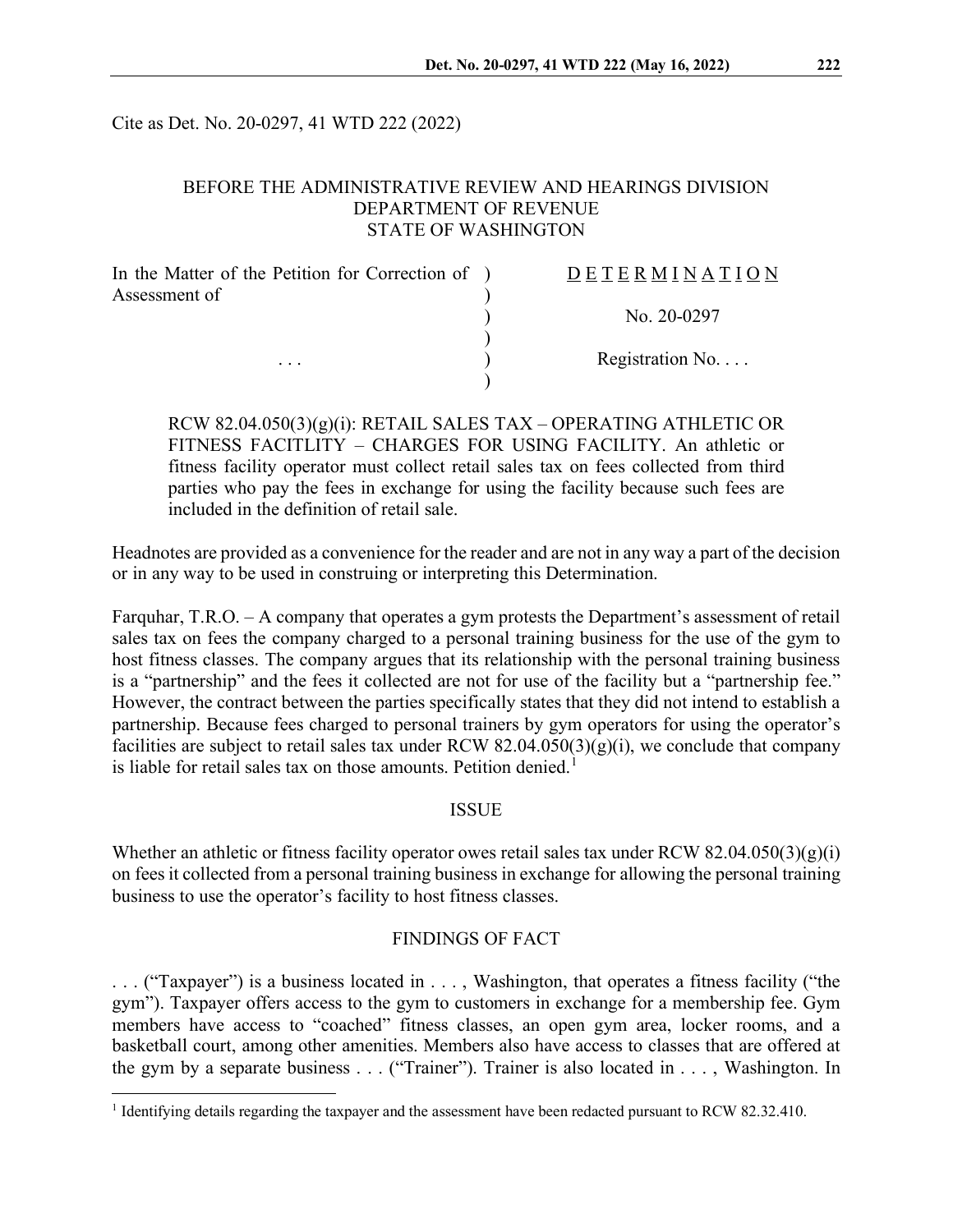addition to offering classes at the gym, Trainer solely operates its own separate facility located in a different part of the city.

The relationship between Taxpayer and Trainer is governed by a contract . . . ("the Contract"), which went into effect on May 6, 2016. Taxpayer provided a copy of the Contract for our review. The Contract is ten pages long, including six pages of terms and three exhibits entitled "Exhibit A, Services of Contractor," "Exhibit B, Services of Company," and "Exhibit C, Compensation." The "Recitals" section of the Contract states that Taxpayer "operates a fitness club" and the Trainer "operates a personal training service." Contract, pg. 1. It also states that Trainer and Taxpayer "desire for [Trainer] to provide personal training services" to customers of both businesses at the gym. *Id*. Paragraphs 1 and 2 state that in exchange for Trainer providing the services described in Exhibit A and paying the compensation described in Exhibit C, Taxpayer agrees to provide various services as described in Exhibit B. The Contract specifies that it "shall not be construed as creating a partnership or joint venture between [Taxpayer] and [Trainer] . . . ." Contract, pg. 5.

Exhibit A contains five paragraphs and describes the services that Trainer promised to provide in relation to the Contract. The first three paragraphs describe how, when, and to whom Trainer will provide personal training services. The fourth paragraph states that Trainer will encourage its clients to become members of the gym and will otherwise promote Taxpayer's business. The final paragraph states that Trainer will collaborate with Taxpayer "at least quarterly" on "best business practices . . . and how each party can contribute to the ongoing success of [the Contract]." Exhibit A, paragraph 5.

Exhibit B lists the services Taxpayer agreed to provide in relation to the Contract. Exhibit B contains eleven paragraphs listing the various services. Six of the paragraphs describe the types of access to the gym that Taxpayer agreed to provide to Trainer, including access to the following: the gym and associated equipment for conducting training, shared office space, space at the reception area for Trainer's computer, shared office equipment, space in the gym for promoting Trainer's programs, and a secure space for storing client files. Exhibit B, paragraphs 2-7. The remaining paragraphs describe other actions, such as sharing membership information for promotional purposes, offering discounted memberships to Trainer's clients, and an agreement to collaborate "at least quarterly" on "best business practices . . . and how each party can contribute to the ongoing success of [the Contract]." Exhibit B, paragraphs 1, 8-11.

Exhibit C sets forth the compensation that Trainer agreed to pay to Taxpayer. The first paragraph states that Trainer will pay Taxpayer \$. . . "as minimum monthly compensation, without deduction, setoff, notice, or demand[.]" Exhibit C, paragraph 1. Payment is due "in advance of the first day of each calendar month during the term of the [Contract]." *Id*. Additionally, Trainer agreed to pay Taxpayer an annual "percentage payment," which is described as follows:

At the end of each year of [the Contract], [Trainer] shall pay a percentage payment . . . for each calendar month for the following year which falls in whole or in part during the term of this [Contract] in an amount equal to the positive difference, if any of (i) the product of the Gross Sales (as defined below) for such calendar month and ten percent  $(10\%) \dots$ , minus (ii) the  $[\$, \dots$  monthly payment] payable for such calendar month.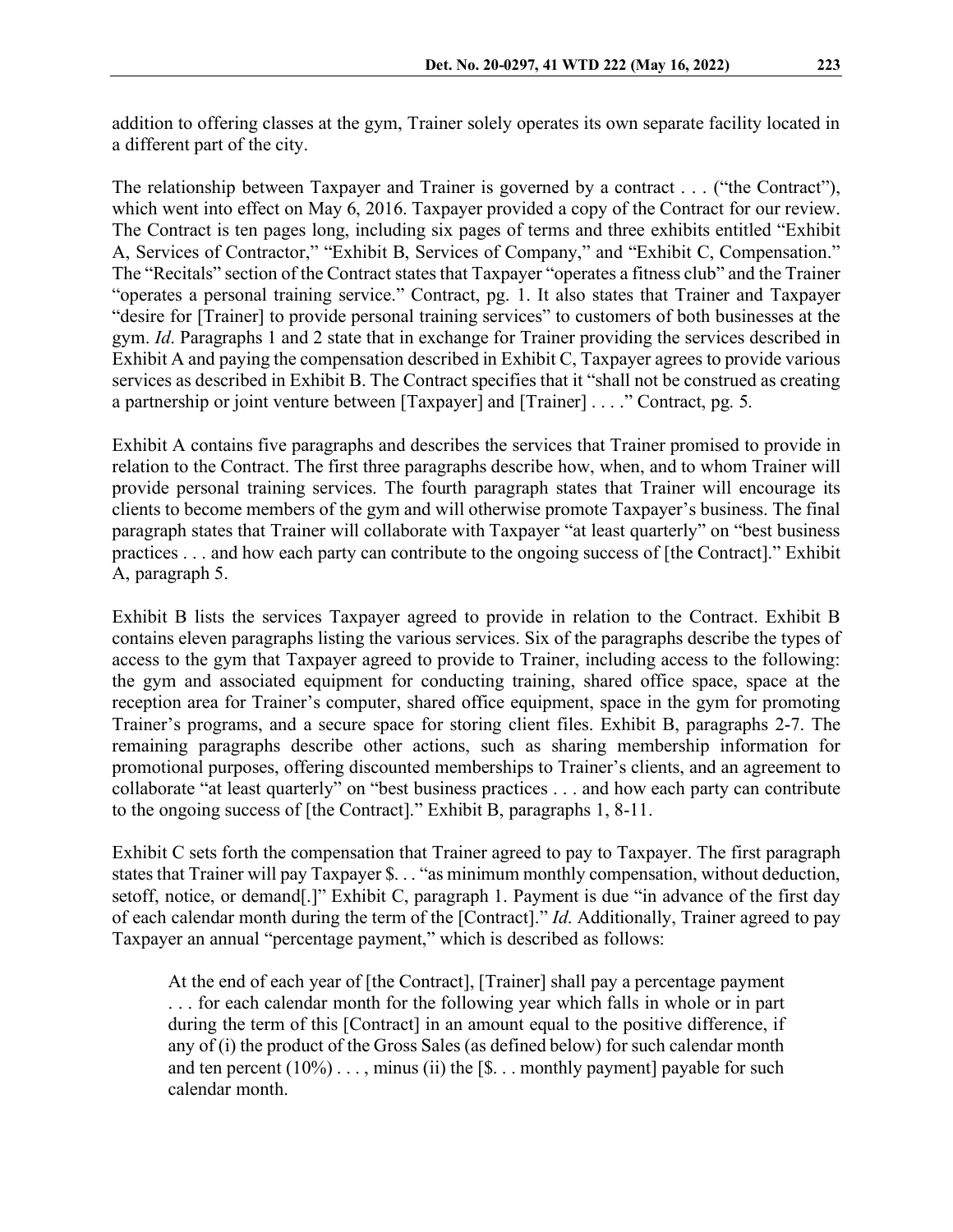Exhibit C, paragraph 2.1. The remainder of Exhibit C explains how the parties calculate the "percentage payment," as well as Trainer's record-keeping duties and late payment penalties. Exhibit C, paragraph 2.2 and 3.

On May 8, 2018, the Department's Audit Division ("Audit") began a review of Taxpayer's books and records for the period of January 1, 2016, through March 31, 2018 ("the Audit Period"). At Audit's request, Taxpayer provided copies of its financial information and sales data, as well as a copy of the Contract. Audit found that Taxpayer had reported the income it received from the Trainer under the service and other activities business and occupation ("B&O) tax classification. However, Audit concluded that charging Trainer a fee for using the gym constituted a retail sale. Accordingly, Audit reclassified the income under the retailing B&O tax classification and assessed retail sales tax on the amounts Taxpayer received from Trainer.

On October 18, 2019, Audit issued a Notice of Balance Due ("the Assessment") in the amount of \$. . . . *See* Letter ID . . . . The Assessment is composed of \$. . . in taxes, \$. . . in penalties, and \$. . . in interest. The tax portion of the Assessment includes \$. . . in state and local retail sales tax and a credit of \$. . . for overpaid B&O tax. Taxpayer has not paid the Assessment.

On November 4, 2019, Taxpayer submitted a timely petition for review ("the Petition"). Taxpayer argues that it did not collect retail sales tax from the Trainer because Taxpayer "did not believe [its] relationship with this partner met the guidelines defined under" the "Recreational services at a glance" page located on the Department's website. Petition, pg. 1; *see* https://dor.wa.gov/getform-or-publication/publications-subject/tax-topics/recreational-services-glance ("web page"). As relevant here, the web page states that "[p]ersonal trainers that provide their services at an [Athletic or Fitness Facility ("AFF")] operated by another party must pay retail sales tax to the AFF on the charges for the use of the AFF, but they do not charge retail sales tax for the personal training services." Web page, "Personal training" section.

Taxpayer goes on to argue that the Contract with Trainer "is not a space use rental contract, but a partnership contract where they pay a base fee to manage and control all of the personal training and other designated services out of our facility." Attachment to Petition ("Attachment"), pg. 1. Taxpayer views its relationship with Trainer as "not just a personal training sub contractor [sic] where we charge a fee for space use, but a partner in our operation." *Id*. Taxpayer also refers to the relationship as a "full and comprehensive partnership" and asserts that the fee Trainer pays to Taxpayer is a "partnership fee" that "should be a non-sales taxable item." *Id*. at pg. 2.

Taxpayer also notes that one of the reasons the parties entered into the Contract was because Trainer "was looking to open a second location in our area and the barrier of entry (new location, buildout, equipment and so on) is very expensive." Attachment, pg. 1. Thus, instead of opening its own second location, Trainer pays a "base fee" to Taxpayer "for them to have their second location in [the gym]  $\ldots$  "*Id*.<sup>[2](#page-2-0)</sup>

<span id="page-2-0"></span><sup>&</sup>lt;sup>2</sup> Taxpayer also raised an issue regarding when, or whether, the personal training business must collect retail sales tax from its own customers. The personal training business is not a party to the present review petition and we lack the authority to address such an issue. WAC 458-20-100(1).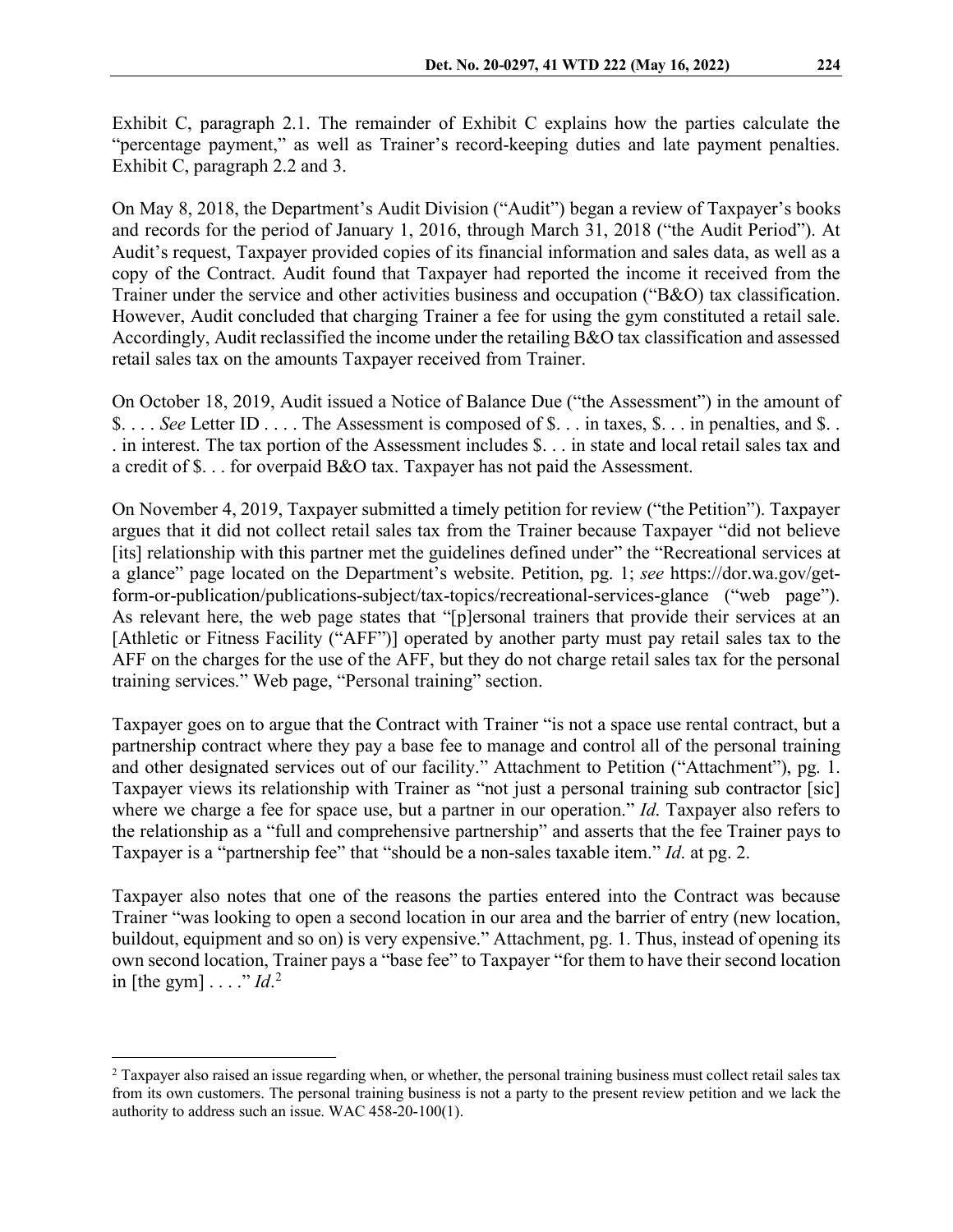# ANALYSIS

Washington imposes a retail sales tax on each retail sale made in this state. RCW 82.08.020. Sellers are required to collect retail sales tax from buyers on all retail sales and remit those funds to the Department. RCW 82.08.050(1). If a seller fails to collect the tax or, having collected the tax, fails to remit the funds to the Department, the seller is liable for the amount of the tax regardless of "whether such failure is the result of the seller's own acts or the result of acts or conditions beyond the seller's control[.]" RCW 82.08.050(3).

The definition of "retail sale" includes the following:

[T]he sale of or charge made for personal, business, or professional services including amounts designated as interest, rents, fees, admission, and other service emoluments however designated, *received by persons . . . [o]perating an athletic or fitness facility*, *including all charges for the use of such a facility or for any associated services and amenities* . . . .

RCW 82.04.050([3](#page-3-0))(g)(i) (emphasis added).<sup>3</sup>

The definition of "athletic or fitness facility" includes "an indoor or outdoor facility or portion of a facility that is primarily used for: exercise classes; strength and conditioning programs; personal training services . . . or other activities requiring the use of exercise or strength training equipment ...." RCW 82.04.050(3)(g)(iv)(A).

Here, Taxpayer does not dispute that it operated an athletic or fitness facility during the Audit Period. The terms of the Contract indicate that Taxpayer received fees from the Trainer in exchange for allowing the Trainer to use Taxpayer's athletic or fitness facility, as well as for other services and amenities associated with Trainer's use of the facility, such as advertisements and promotions, and sharing lists of potential customers. Therefore, because fees "received by persons . . . [o]perating an athletic or fitness facility, including all charges for the use of such a facility or for any associated services and amenities [,]" are included in the definition of "retail sale" under RCW 82.04.050, Taxpayer was required to collect retail sales tax on the amounts it collected from Trainer and remit the funds to the Department. RCW 82.04.050(3)(g)(i); RCW 82.08.050(1); [*see also* Web page, "Personal training" section]. Taxpayer failed to do so, thus the Assessment is valid.

Taxpayer argues that its relationship with Trainer is a "partnership" and that the fee Trainer pays to Taxpayer is a "partnership fee" that is not subject to retail sales tax. . . . We disagree. The Contract clearly states that it "shall not be construed as creating a partnership or joint venture between" Taxpayer and Trainer. Furthermore, there is no evidence that the parties obtained a business license or tax registration for a partnership. Instead, the record indicates that the parties continued to operate as separate businesses after the Contract took effect, meaning they could not have become "partners" in a legal sense. Indeed, the fact that Trainer was required to pay Taxpayer

<span id="page-3-0"></span><sup>&</sup>lt;sup>3</sup> The Department does not have a corresponding administrative rule regarding operating athletic or fitness facilities. WAC 458-20-183, the administrative rule addressing recreational services and activities, directs the reader to RCW 82.04.050(3) "for information about the taxability of operating an athletic or fitness facility . . . [.]" *See* WAC 458-20-  $183(1)(a)$ .